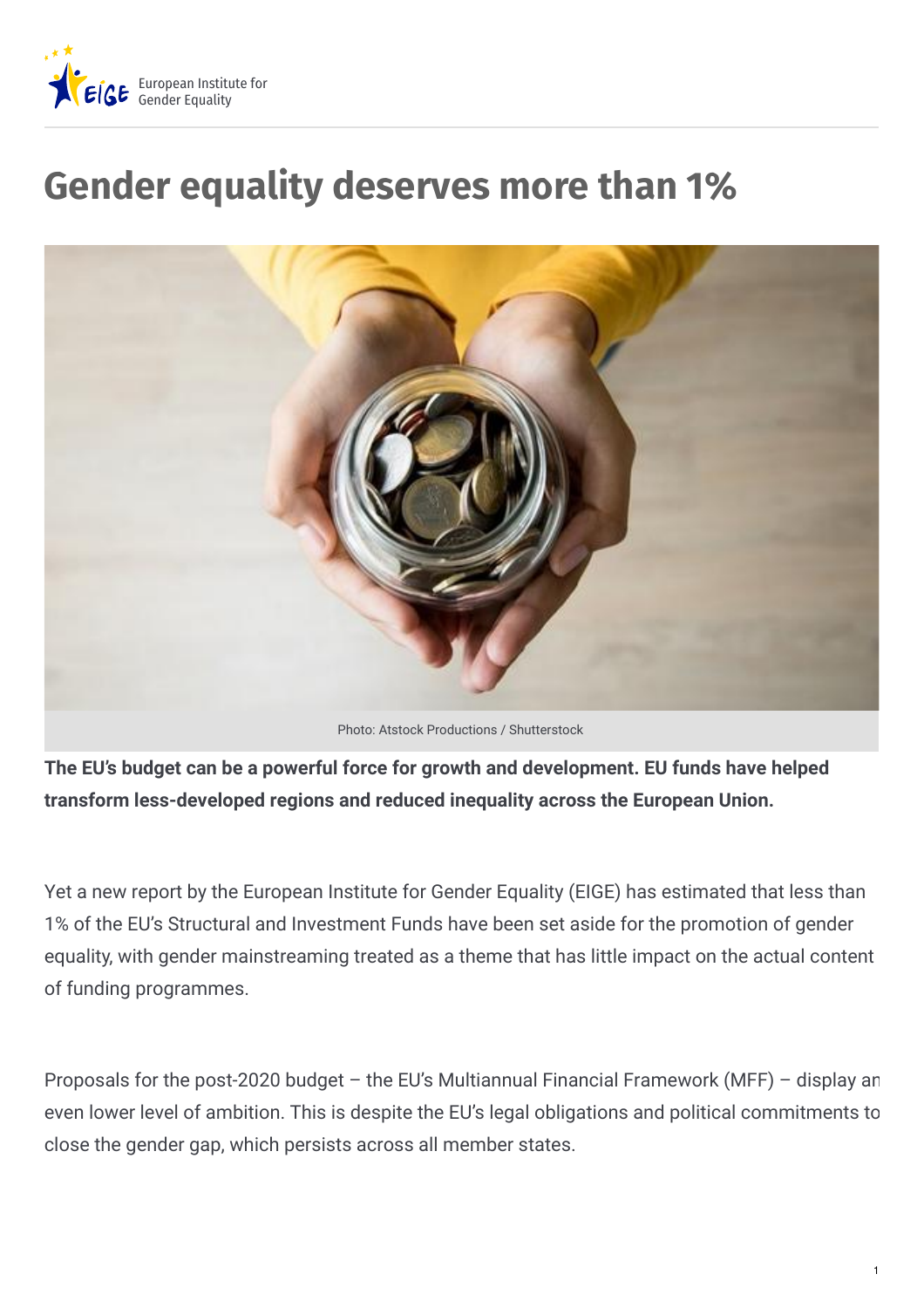"As the EU puts together its 'budget for the future', we put forward our proposals for how to ensure the next MFF serves the future of the whole population. Currently women earn less, spend more time on caring and housework, and end up with significantly lower pensions than men. Funding programmes are the most direct way for EU resources to reach those who need them and to  $impact$  individual lives – gender budgeting would ensure women and men are able to benefit equally," said Virginija Langbakk, EIGE's Director.

Gender budgeting is a tool that helps identify the different situation and needs of women and men and allocates resources accordingly. This can include recognising women's unpaid work: across the EU, more than a third of women care for family members on a daily basis, while almost 80% cook or do housework. This leads to fewer women than men in full-time employment and a lifetime gender gap in earnings of some 40%. Budgets that invest in public services such as transport and childcare can help offset such inequalities.

The report 'Gender budgeting: Mainstreaming gender into the EU budget and macroeconomic policy framework' outlines in detail how the EU institutions and member states can help realise the goal of gender equality through improved gender budgeting.

Recommendations include:

The setting of gender equality as a priority across the entire MFF

The institutionalisation of gender mainstreaming methods and the monitoring of its impact in all funds

The setting of budgetary targets for gender equality

The introduction of a system to track funding for gender equality in all funding programmes.

EIGE's research shows that narrowing the gender gap in the EU could result in an extra 10 million jobs and an increase in GDP of up to €3.15 trillion by 2050.

For more information, please contact Veronica Collins, phone +370 5 2157 449, [veronica.collins@eige.europa.eu](mailto:veronica.collins@eige.europa.eu)